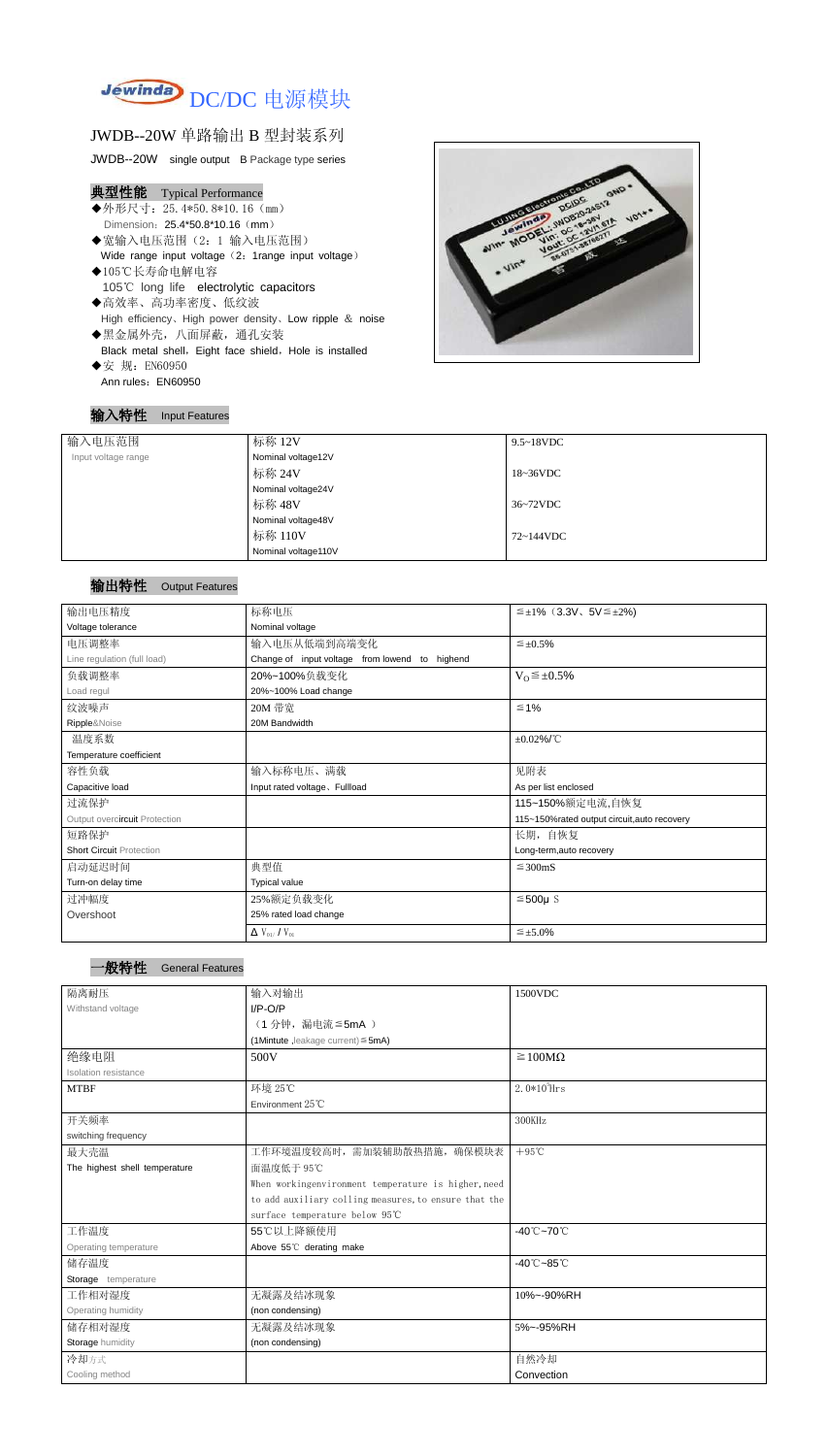## 容性负载 Capacitive Load

# 命名方式 Naming Rules JWDB 20 -12 S 5 W

| 无标注: 输入电压 2:1<br>Not marked input voltage range $2:1$<br>输出电压<br>Output voltage<br>单路输出                                |
|------------------------------------------------------------------------------------------------------------------------|
| <b>Single Output</b><br>标称输入电压                                                                                         |
| <b>Nominal</b> Input voltage<br>输出功率<br>Output power<br>外形尺寸 50.8*25.4(mm)<br>Dimension $50.8*25.4$ (mm)<br>DC/DC 电源模块 |
| DC/DC power module                                                                                                     |

#### 产品选型 Product selection

注:因篇幅有限,以上只是部分产品列表,若需列表以外产品,请与本公司销售部联系。

输出纹波噪声(峰-峰值)的测量,请参照模块测试说明中介绍的方法进行。

Note:Due to space limitations ,the above list is only for some products, If other than a list of products, please contact the Company's sales department. Output ripple noise measurement (peak - peak), please refer to the module test notes method is introduced.



单位: mm(inch)

## 管脚定义 Pin Assignments

注:电源模块的外形尺寸和管脚定义如与选型手册不符,请以实物实际尺寸为准。

Note: Dimensions and pin definitions of power module such as inconsistent with the hand book, please in kind prevail actual size

| Vout:5V         |              | Vout: $12V$ , $15V$ |              | Vout:24V        |             |
|-----------------|--------------|---------------------|--------------|-----------------|-------------|
| 推荐值             | 最大值          | 推荐值                 | 最大值          | 推荐值             | 最大值         |
| Recommendations | Maximum      | Recommendations     | Maximum      | Recommendations | Maximum     |
| $1000\mu F$     | $4700 \mu F$ | $1000\mu F$         | $2200 \mu F$ | $100\mu F$      | $470 \mu F$ |

| 品<br>型<br>号<br>产 | 输入电压范围        | 输出电压           | 输出电流           | 纹波噪声         | 效率         |  |
|------------------|---------------|----------------|----------------|--------------|------------|--|
|                  | Input voltage | Output voltage | Output current | <b>R</b> & N |            |  |
| Model No.        | $V_{in}$      | V <sub>O</sub> | $I_{\rm O}$    | $V$ (p-p)mV  | Efficiency |  |
| JWDB20-12S5      | $9.5 - 18V$   | 5V             | 4.00A          | 80           | 83         |  |
| JWDB20-12S12     |               | 12V            | 1.67A          | 100          | 84         |  |
| JWDB20-12S15     |               | 15V            | 1.33A          | 120          | 85         |  |
| JWDB20-12S24     |               | 24V            | 0.84A          | 150          | 87         |  |
| JWDB20-24S5      | $18 - 36V$    | 5V             | 4.00A          | 80           | 83         |  |
| JWDB20-24S12     |               | 12V            | 1.67A          | 100          | 85         |  |
| JWDB20-24S15     |               | 15V            | 1.33A          | 120          | 86         |  |
| JWDB20-24S24     |               | 24V            | 0.84A          | 150          | 87         |  |
| JWDB20-48S5      | $36 - 72V$    | 5V             | 4.00A          | 80           | 83         |  |
| JWDB20-48S12     |               | 12V            | 1.67A          | 100          | 86         |  |
| JWDB20-48S15     |               | 15V            | 1.33A          | 120          | 87         |  |
| JWDB20-48S24     |               | 24V            | 0.84A          | 150          | 88         |  |
| JWDB20-110S5     | $72 - 144V$   | 5V             | 4.00A          | 80           | 83         |  |
| JWDB20-110S12    |               | 12V            | 1.67A          | 100          | 86         |  |
| JWDB20-110S15    |               | 15V            | 1.33A          | 120          | 87         |  |
| JWDB20-110S24    |               | 24V            | 0.84A          | 150          | 88         |  |

| ш | . | vo |  |
|---|---|----|--|